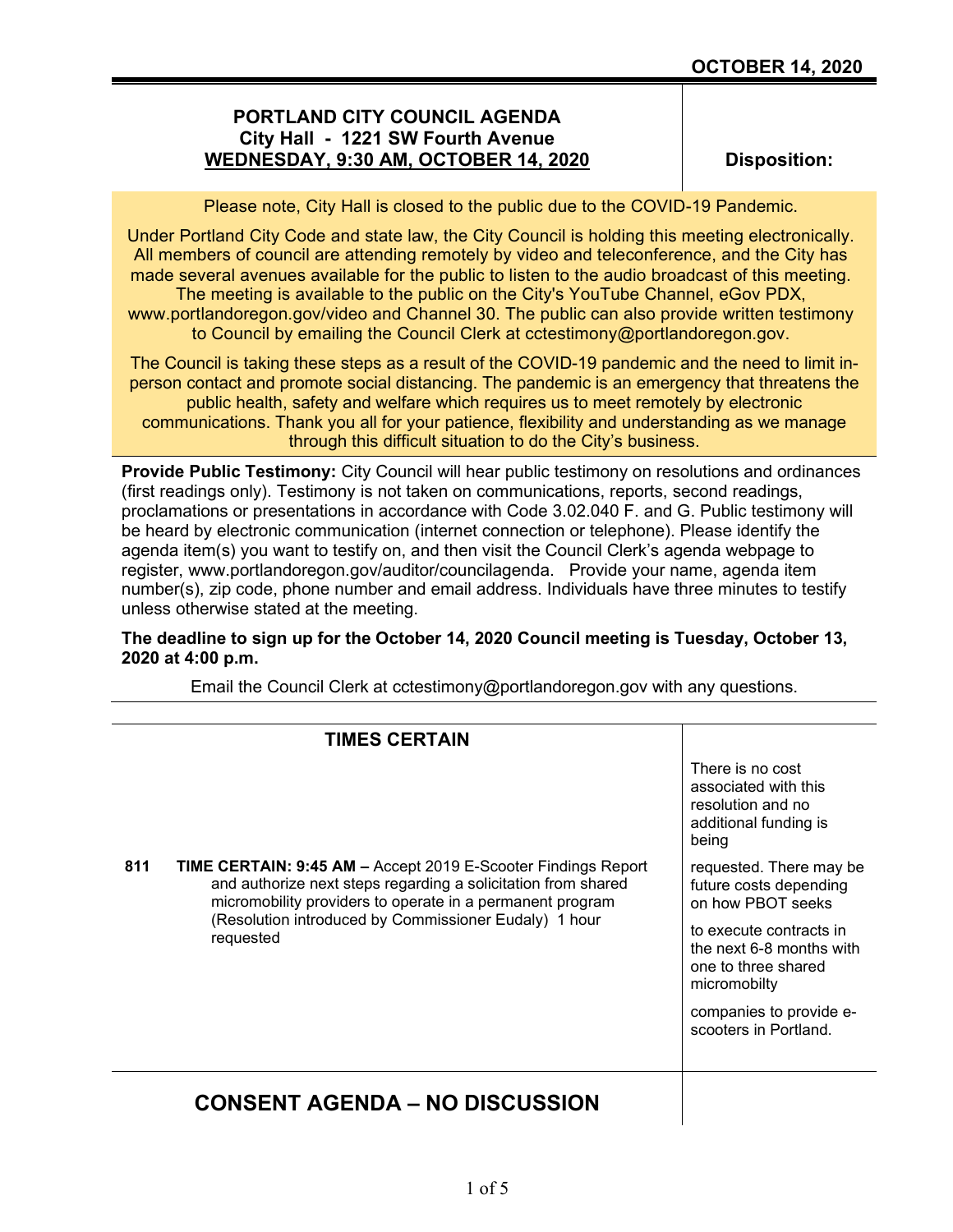# **OCTOBER 14, 2020**

|        | <b>Mayor Ted Wheeler</b>                                                                                                                                                                                                                                                      |                                                                                                                                                                      |
|--------|-------------------------------------------------------------------------------------------------------------------------------------------------------------------------------------------------------------------------------------------------------------------------------|----------------------------------------------------------------------------------------------------------------------------------------------------------------------|
| 812    | Reappoint Vernie Santos to the Plumbing Code Board of Appeal for a<br>term to expire September 19, 2023 (Report)                                                                                                                                                              | No fiscal impact.                                                                                                                                                    |
|        | <b>Office of Management &amp; Finance</b>                                                                                                                                                                                                                                     |                                                                                                                                                                      |
| $*813$ | Pay settlement of Leigh Crain bodily injury lawsuit in the sum of \$28,750<br>involving the Portland Bureau of Transportation (Ordinance)                                                                                                                                     | The source of funding is<br>the City's Insurance and<br>Claims Fund. All cost of<br>the settlement is in the<br>current fiscal year.                                 |
|        | <b>Commissioner Chloe Eudaly</b>                                                                                                                                                                                                                                              |                                                                                                                                                                      |
|        | <b>Bureau of Transportation</b>                                                                                                                                                                                                                                               |                                                                                                                                                                      |
| *814   | Authorize application to Better Bike Share Partnership Living Labs<br>Grant to develop and implement a Prescribe a Bike program in<br>partnership with Multnomah County Racial and Ethnic Approaches<br>to Community Health program in the amount of \$200,000<br>(Ordinance) | The grant application is<br>for \$200,000 over 2.5<br>years for PBOT to<br>develop and                                                                               |
|        |                                                                                                                                                                                                                                                                               | implement a Prescribe a<br>Bike program in<br>partnership with<br>Multnomah County                                                                                   |
|        |                                                                                                                                                                                                                                                                               | REACH. PBOT and<br>REACH are each<br>providing \$10,000<br>(\$20,000 total) over the<br>2.5 year grant period in<br>the form of BIKETOWN<br>ride                     |
|        |                                                                                                                                                                                                                                                                               | credits and memberships<br>to supplement the grant<br>funding for participant<br>rides. This is being<br>funded through the<br><b>BIKETOWN Sponsorship</b><br>Funds. |
|        | <b>Commissioner Amanda Fritz</b>                                                                                                                                                                                                                                              |                                                                                                                                                                      |
|        | <b>Bureau of Environmental Services</b>                                                                                                                                                                                                                                       |                                                                                                                                                                      |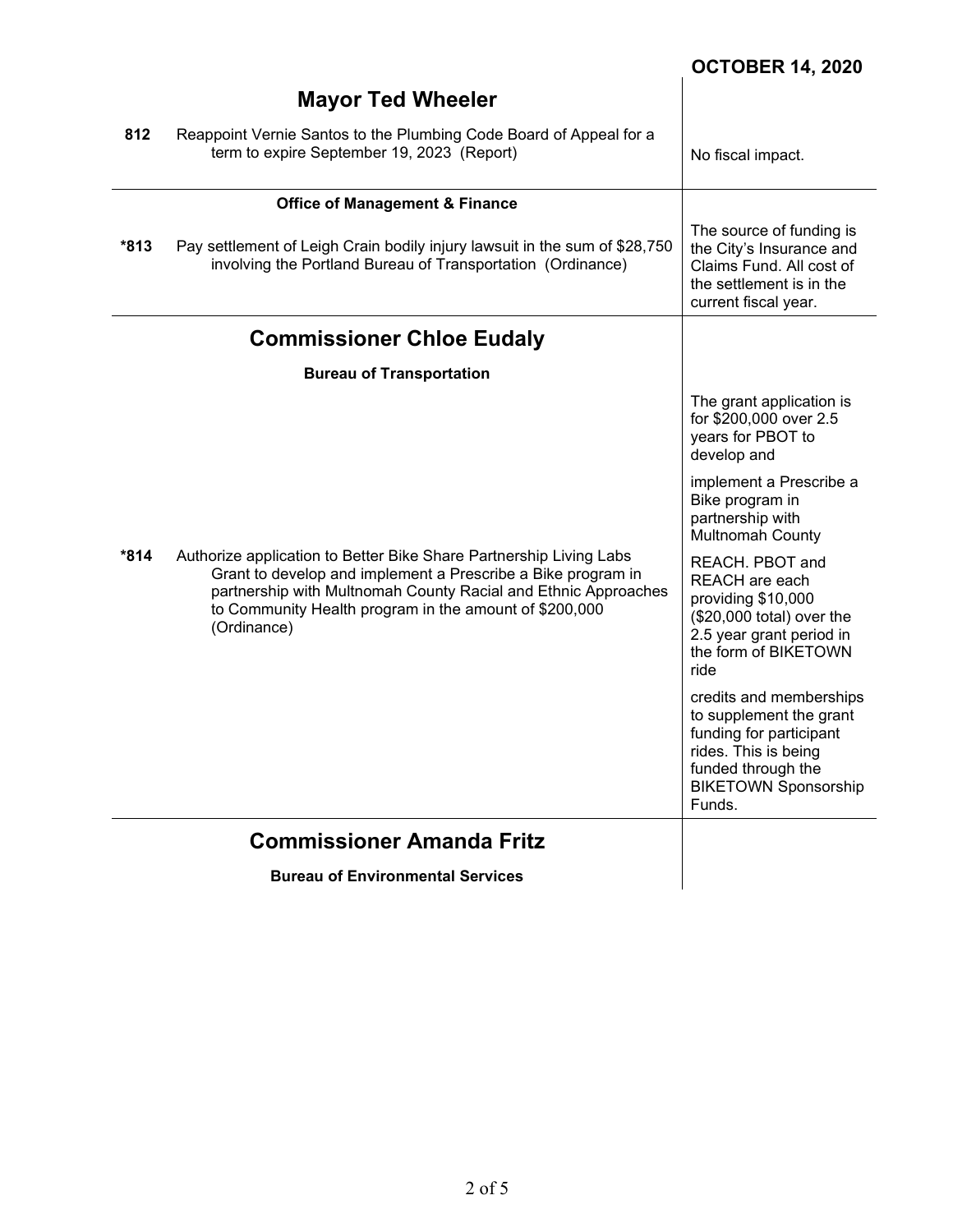|     |                                                                                                                                                                                                                                                                                      | <b>OCTOBER 14, 2020</b>                                                                                                                                                                                                                                                                                                                                                                                                                                                                                                                                                                                                                                                                                                                                       |
|-----|--------------------------------------------------------------------------------------------------------------------------------------------------------------------------------------------------------------------------------------------------------------------------------------|---------------------------------------------------------------------------------------------------------------------------------------------------------------------------------------------------------------------------------------------------------------------------------------------------------------------------------------------------------------------------------------------------------------------------------------------------------------------------------------------------------------------------------------------------------------------------------------------------------------------------------------------------------------------------------------------------------------------------------------------------------------|
| 815 | Authorize an Access Permit with PacifiCorp for the NE 33rd Drive Pump<br>Station Upgrade, Project No. E10910 (Ordinance)                                                                                                                                                             | This legislation<br>authorizes the Access<br>Permit, including<br>indemnification language.<br>BES agrees to indemnify,<br>defend and hold<br>harmless PacifiCorp, its<br>officers, directors,<br>partners, members,<br>employees, agents,<br>successors and assigns<br>them from and against<br>any and all liability, loss<br>or expense, including<br>attorneys' fees, arising in<br>connection with any<br>federal or state statute,<br>law, ordinance, regulation<br>or judgment related to the<br>existence, disposal or<br>release of contaminants<br>or pollutants brought onto<br>the Premises by BES or<br>its representatives. In<br>addition, BES expressly<br>assumes all risk in<br>connection with its<br>use of the Premises and<br>Property. |
|     | <b>REGULAR AGENDA</b>                                                                                                                                                                                                                                                                |                                                                                                                                                                                                                                                                                                                                                                                                                                                                                                                                                                                                                                                                                                                                                               |
|     |                                                                                                                                                                                                                                                                                      |                                                                                                                                                                                                                                                                                                                                                                                                                                                                                                                                                                                                                                                                                                                                                               |
|     | <b>Mayor Ted Wheeler</b><br><b>Office of Management &amp; Finance</b>                                                                                                                                                                                                                |                                                                                                                                                                                                                                                                                                                                                                                                                                                                                                                                                                                                                                                                                                                                                               |
| 816 | Update Loss Control and Prevention Code to streamline coordination<br>and implementation of citywide loss prevention activities and<br>remove the Loss Control and Prevention Advisory Committee<br>(Ordinance; replace Code Chapter 3.54) 20 minutes requested for<br>items 816-817 | Proposed changes to<br>Chapter 3.54 should not<br>result in financial and<br>budgetary impacts as<br><b>City bureaus and offices</b><br>will still be required to<br>develop a Loss<br><b>Prevention Plan.</b>                                                                                                                                                                                                                                                                                                                                                                                                                                                                                                                                                |
| 817 | Amend Administrative Policy, Loss Prevention Policy, to streamline<br>bureau Loss Prevention Plan procedures and implementation<br>(Ordinance; amend Administrative Policy 11.01)                                                                                                    | See below.                                                                                                                                                                                                                                                                                                                                                                                                                                                                                                                                                                                                                                                                                                                                                    |
|     | <b>Commissioner Amanda Fritz</b>                                                                                                                                                                                                                                                     |                                                                                                                                                                                                                                                                                                                                                                                                                                                                                                                                                                                                                                                                                                                                                               |
|     | <b>Bureau of Environmental Services</b>                                                                                                                                                                                                                                              |                                                                                                                                                                                                                                                                                                                                                                                                                                                                                                                                                                                                                                                                                                                                                               |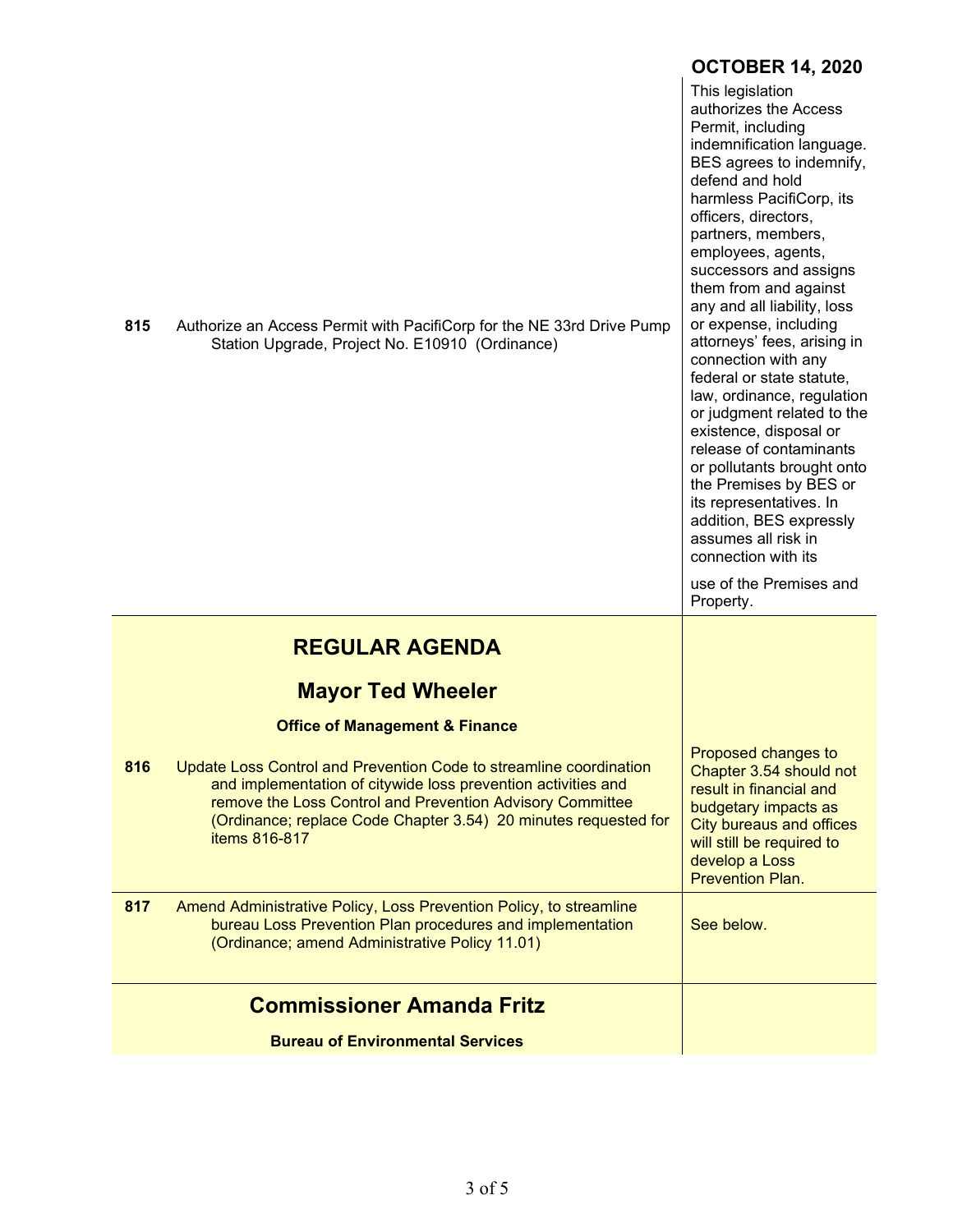|     |                                                                                                                                                                                                                       | UVIVULIN IT, LVLV                                                                                                                                                                                                                                                                                                                                                          |
|-----|-----------------------------------------------------------------------------------------------------------------------------------------------------------------------------------------------------------------------|----------------------------------------------------------------------------------------------------------------------------------------------------------------------------------------------------------------------------------------------------------------------------------------------------------------------------------------------------------------------------|
| 818 | Authorize Price Agreement for Pump Station Improvements for<br>professional engineering design services for a total not-to-exceed<br>amount of \$15 million (Ordinance) 10 minutes requested                          | The total not-to-exceed<br>amount of \$15.0 million<br>will be funded over the<br>five-year program period<br>through annual<br>appropriations in the BES<br>budget. The project is<br>included in BES's FY<br>2020-21 Adopted CIP<br>budget. Funding for the<br>project is also included in<br>BES's FY 2021-25<br>forecast in the Sewer<br><b>System Operating Fund.</b> |
| 819 | Update Drainage and Water Quality Code provisions to facilitate the<br>implementation of the Stormwater Management Manual and the<br>Source Control Manual (Second Reading Agenda 805; replace<br>Code Chapter 17.38) | This ordinance does not<br>propose new substantive<br>requirements for the<br>bureau to implement. No<br>budget changes or<br>additional costs are<br>expected to result from<br>this Ordinance.                                                                                                                                                                           |
|     | <b>City Auditor Mary Hull Caballero</b>                                                                                                                                                                               |                                                                                                                                                                                                                                                                                                                                                                            |
| 820 | Direct City Attorney to represent the City in litigation involving campaign<br>finance regulations (Resolution) 15 minutes requested                                                                                  | See below.                                                                                                                                                                                                                                                                                                                                                                 |

**OCTOBER 14, 2020**

**817** Amend Administrative Policy, Loss Prevention Policy, to streamline bureau Loss Prevention Plan procedures and implementation

#### CBO Analysis

As the requirement to have a Loss Prevention Plan currently exists, there should not be additional staff hours required to coordinate, develop, and implement the plan. However, plan development has not been consistently and uniformly completed across all bureaus and offices. For this existing requirement, bureaus will need to dedicate staff time to coordination, development, and implementation of their Loss Prevention Plans. Risk Management estimates this will require from bureaus the following staff time:

- Coordination 6 to 10 hours
- Development 3 to 6 hours
- Implementation will be dependent on what the bureau identifies as their loss prevention efforts to prioritize for the coming year

Risk Management staff will consult with and provide necessary assistance to all bureaus and offices on loss prevention and safety. This work will be completed within time already allocated for normal and routine bureau consultation. Risk Management will also lead and coordinate the Loss Prevention Committee. It is anticipated that this committee would represent all bureaus and meet no more than quarterly.

Bureau Loss Prevention Plans may identify additional safety needs. Future costs may include budget requests to address identified bureau-specific loss prevention and safety activities. With increased structure and standardization around plan development, potential future savings may include reduced workers' compensation costs and avoidance of Oregon OSHA fines. The potential future costs and savings is currently unknown.

**820** Direct City Attorney to represent the City in litigation involving campaign finance regulations

#### CBO Analysis

Should council direct the City Attorney to represent the Auditor's Office in matters pertaining to campaign finance regulation, there is no fiscal impact.